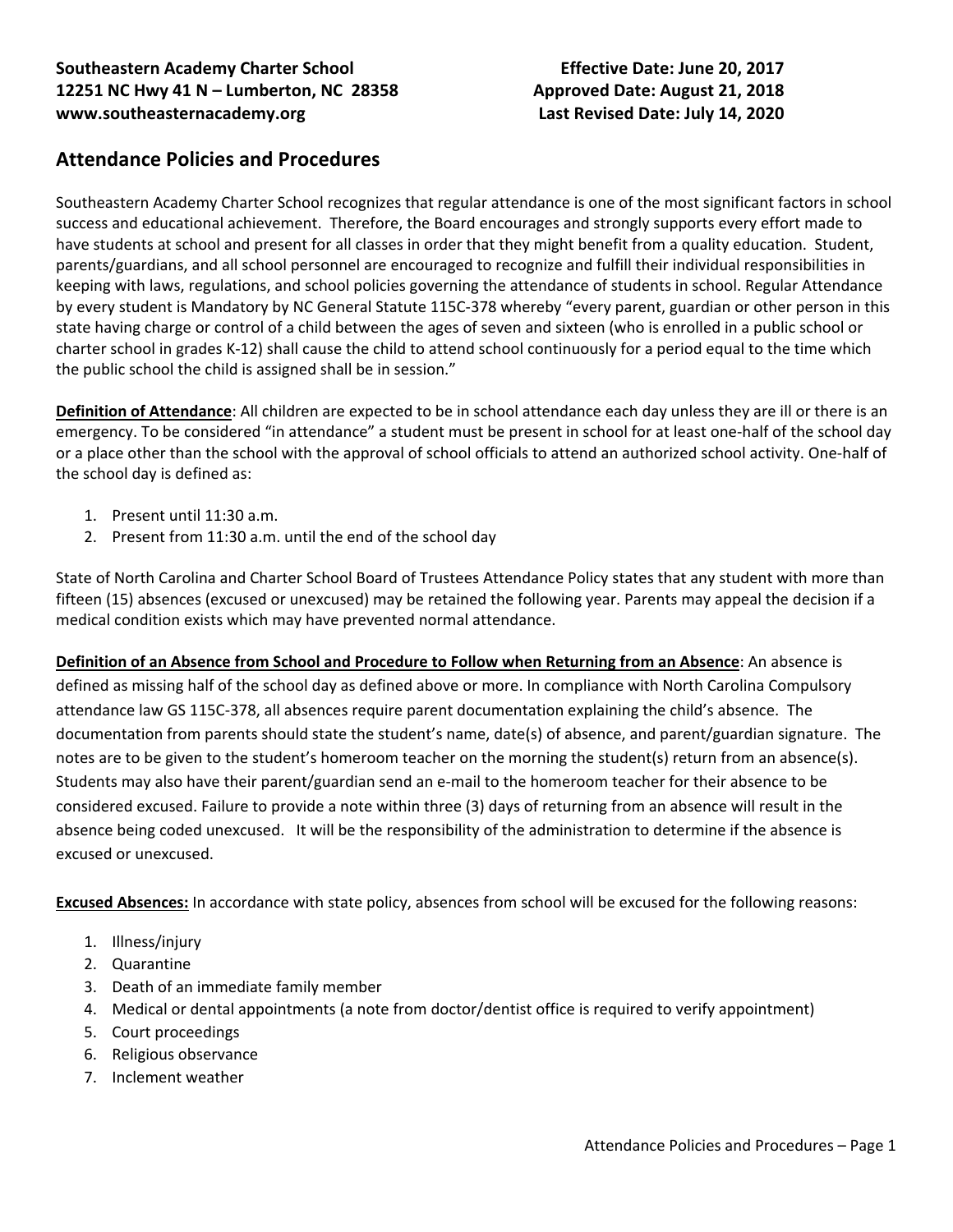## **Southeastern Academy Charter School Effective Date: June 20, 2017 12251 NC Hwy 41 N – Lumberton, NC 28358 Approved Date: August 21, 2018 www.southeasternacademy.org Last Revised Date: July 14, 2020**

#### **Unexcused Absences:**

Anything NOT listed above. Such as: transportation issues, family trips, trips for organizations outside of school, oversleeping, someone else in the house being sick

#### **Excessive Absences:**

Each student will be allowed **ten (10)** unexcused absences **per year**, with only **five (5)** hand written/parent excuse notes for **per year**. Any additional days (over the **five** handwritten/parent notes) must be excused with a doctor's note. Students must return all excused notes within **three** (**3)** days of returning to school; otherwise the day will remain unexcused.

#### **Excessive Unexcused Absences:**

Fifth (5th) unexcused absence: - Notification letter sent to parent/guardian that all remaining absences must have a doctor's note

Ten (10<sup>th</sup>) unexcused absence: A notification letter sent to parent/guardian. The school has discretion to confer with Department of Social Services to determine whether any action should be taken to address the absences.

**More than ten unexcused absences will cause a review by the administration as to whether the student continues to attend Southeastern Academy Charter School.** 

**Wavier Procedures:** A parent/guardian or student may apply to the principal for a waiver of absences (excluding suspensions) due to extenuating circumstances. This request must be submitted in writing. The parent/guardian and the student shall be notified in writing of the decision of the principal on whether or not to grant the waiver. The parent/guardian or student shall have ten (10) school days from the date of receipt of such notification to appeal the principal's decision to the Board of Trustees pursuant to the Southeastern Academy appeal policy.

**Make-Up Work from School Absence:** Students are responsible for and they are permitted to make up work missed during an absences. All work must be made up within FIVE (5) school days following the student's return to school unless the teacher or administrator determines that extenuating circumstances might support an extension of the time. THE STUDENT IS RESPONSBILE FOR FINDING OUT WHICH ASSIGNMENTS, QUIZZES AND EXAMS WERE MISSED AND COMPLETING WITHIN THE SPECIFIC TIME PERIOD. Students who are absent due to suspension from school will be provided an opportunity to take any examinations missed. The Southeastern Academy Administration can determine what, if any, other make-up work the student will be permitted to complete during the suspension.

**Tardy to School:** A child who arrives to school after 8:00 am will need to be signed in at the front office by a parent or guardian. **Ten (10)** unexcused late arrivals, after 8:00 am, **and**/**or** early dismissals, before 3:00 pm, or a combination of both, will count as **one (1)** unexcused absence. Failure to comply with the attendance policy may result in court action.

#### **Tardy to School Excused:**

- 1. Inclement weather (snow, ice, flooding)
- 2. Documented transportation problems
- 3. Compliance with court order